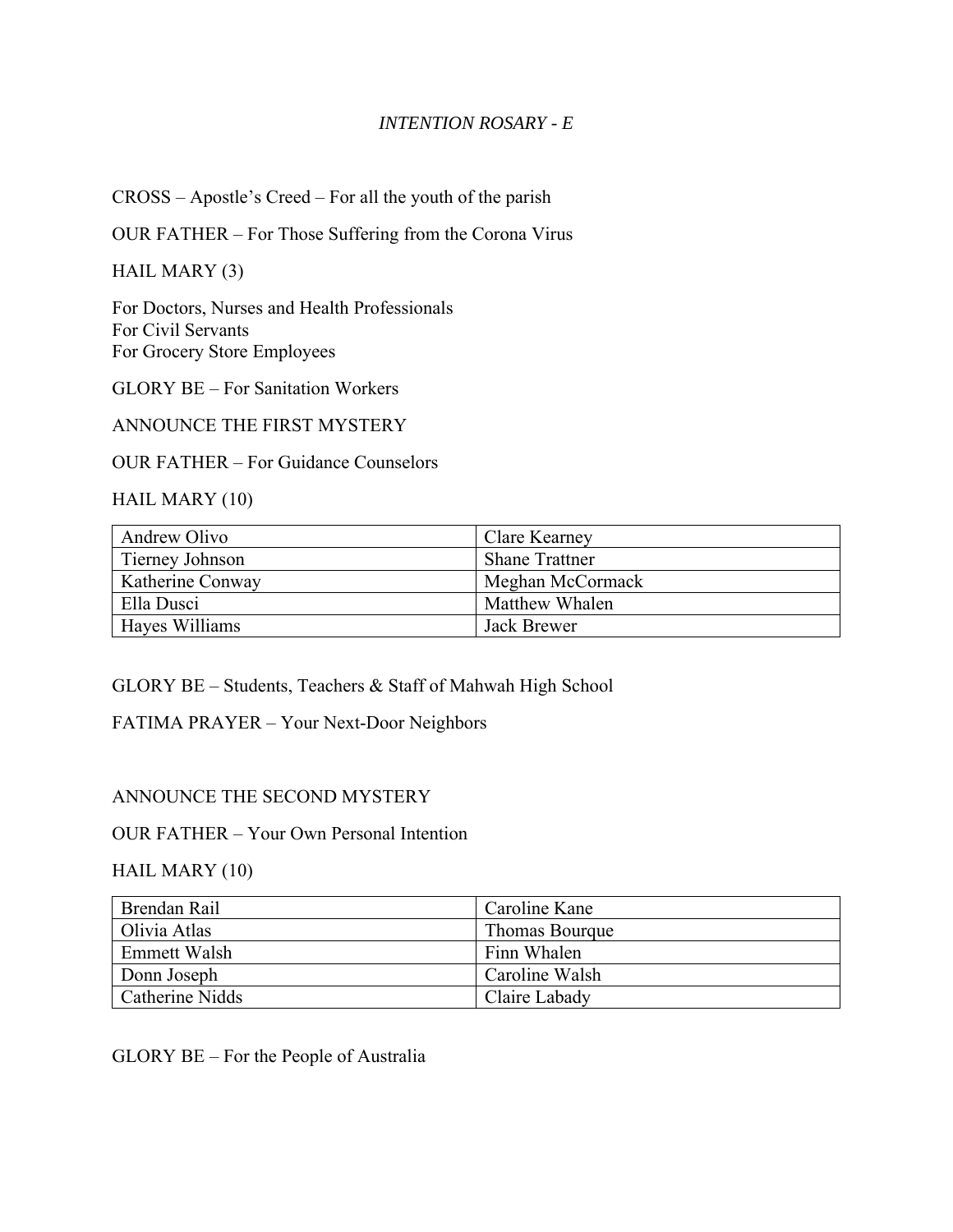# FATIMA PRAYER – For Those who Live Alone

## ANNOUNCE THE THIRD MYSTERY

# OUR FATHER – Students, Teachers and Staff of Regis High School

# HAIL MARY (10)

| Maya Azzopardi  | Peter Scott       |
|-----------------|-------------------|
| Patrick Lintner | Kayleen Eltzholtz |
| James Ruane     | Tara Conn         |
| Nick Nalbandian | Alexis Grana      |
| Sami McGrath    | Colyn Barnes      |

#### GLORY BE – For Your Friends

## FATIMA PRAYER – Police Officers & Firefighters

### ANNOUNCE THE FOURTH MYSTERY

## OUR FATHER – The Unemployed

# HAIL MARY (10)

| Allie Carter         | Edward Chanod    |
|----------------------|------------------|
| Jack Foerch          | Chloe Hong       |
| <b>Emily Wallace</b> | James Harkins    |
| Luci Picado          | Jake Kleiman     |
| Johanna Murphy       | Georgina Cabache |

#### GLORY BE – For Those Questioning Their Faith

# FATIMA PRAYER – For Those Living in Nursing Homes

#### ANNOUNCE THE FIFTH MYSTERY

## OUR FATHER – For the People of France

### HAIL MARY (10)

| Zoe Pecoraro        | Peter Cadaret       |
|---------------------|---------------------|
| <b>Ryan Gormley</b> | Alex Oriente        |
| Ariel Reyes         | Mick Barbi          |
| Maria Zuniga        | Luke D'Alessandro   |
| Keegan Niamh        | Annabella DeAngelis |